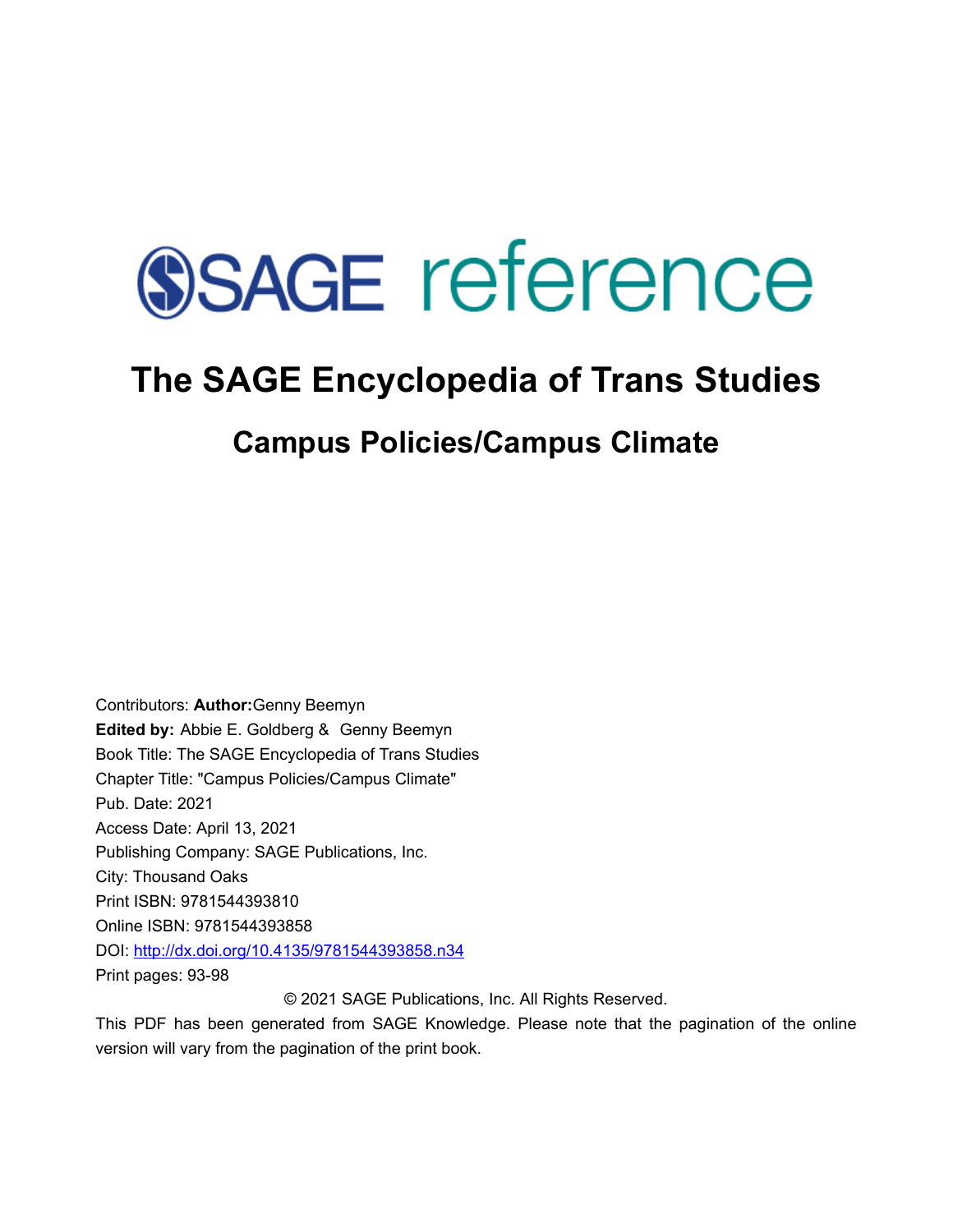Even though more and more college students are coming out as trans and often demanding that institutions do more to address their needs, higher education remains a largely hostile environment for trans students, especially those who do not conform to a gender binary and those who possess multiple minoritized identities (e.g., trans female students, trans students of color, trans students with disabilities). Studies have shown that trans students have more negative perceptions of curricular and cocurricular inclusivity, classroom climate, and the overall climate on their campuses than do cis students, including cis LGBQ+ students, and have a significantly lower sense of belonging within their college communities. Trans students commonly report discrimination in campus restrooms, housing, and counseling and health centers; institutional and individual misgendering; and verbal, physical, and sexual assault.

#### **Lack of College Support**

While hundreds of colleges implemented some trans-supportive policies and practices in the 2000s and 2010s, most institutions still offer little or no support to their trans students. Moreover, even the colleges that have taken steps to be more inclusive of and welcoming to trans students have a long way to go before they truly are. For example, in considering the experiences of trans students at two large, midwestern public universities that have implemented some trans-supportive policies and practices, education researcher Brent Bilodeau found that genderism—that is, the societal, institutional, and individuals beliefs and practices that assume that there are only two genders, that they are opposites of each other, and that they are determined by one's sex assignment at birth or by specific sex characteristics—still permeated every aspect of life on these campuses, including in classrooms, campus employment and career planning, student organizations and communities, and campus facilities. The nonbinary trans students in the study had an especially difficult time finding campus support, as the institutions remained firmly entrenched in a gender system that assumes that students are either male or female. It is noteworthy that these colleges had made some progress in recognizing and addressing the needs of trans students; institutions that have done little or nothing to support their trans students are presumably even more toxic environments.

#### **Campus Restrooms and Housing**

Discussions about the needs of trans people are often reduced to the issue of restrooms, with transmisogynists arguing that the passage of trans rights laws will lead to individuals who are not women—cis men pretending to be women—and individuals whom they see as not "really" women—trans women—using women's restrooms. That said, restroom access is a critical concern for many trans people because they often experience harassment and discrimination in trying to use women's or men's rooms, and they cannot reasonably hold a job or attend school if they are constantly worrying about having a place to pee in peace. In the 2015 United States Transgender Survey, the largest study to date of trans people in the country, more than a quarter of the respondents reported that they were denied access to a restroom, had their presence in a restroom challenged, and/or were verbally, physically, or sexually assaulted in a restroom in the previous year. Because of such experiences or a fear of them, a majority indicated that they sometimes or often avoided using a restroom. They "held it," which ultimately led some to develop urinary tract or kidney-related problems, and limited what they drank and ate to prevent needing to go to a restroom, which can likewise have negative long-term health effects.

Restroom access is also an extremely important issue for trans college students. Research indicates that many trans students experience harassment when they seek to use gendered campus restrooms, such as being stared at, questioned about their gender, told they are in the wrong facility, or ordered to leave. In the National Transgender Discrimination Survey, which was conducted in 2008–2009, about a quarter of those who had attended college stated that they were not allowed to use the appropriate bathroom facility on campus at some point because of their gender identity or expression.

Because of the threat of discrimination in gendered restrooms, many trans students will use only genderinclusive facilities, but most colleges fail to provide enough of them. Surveying more than 500 undergraduate and graduate trans students, Abbie Goldberg, Genny Beemyn, and JuliAnna Smith found that the respondents rated having gender-inclusive bathrooms in most campus buildings as the most important trans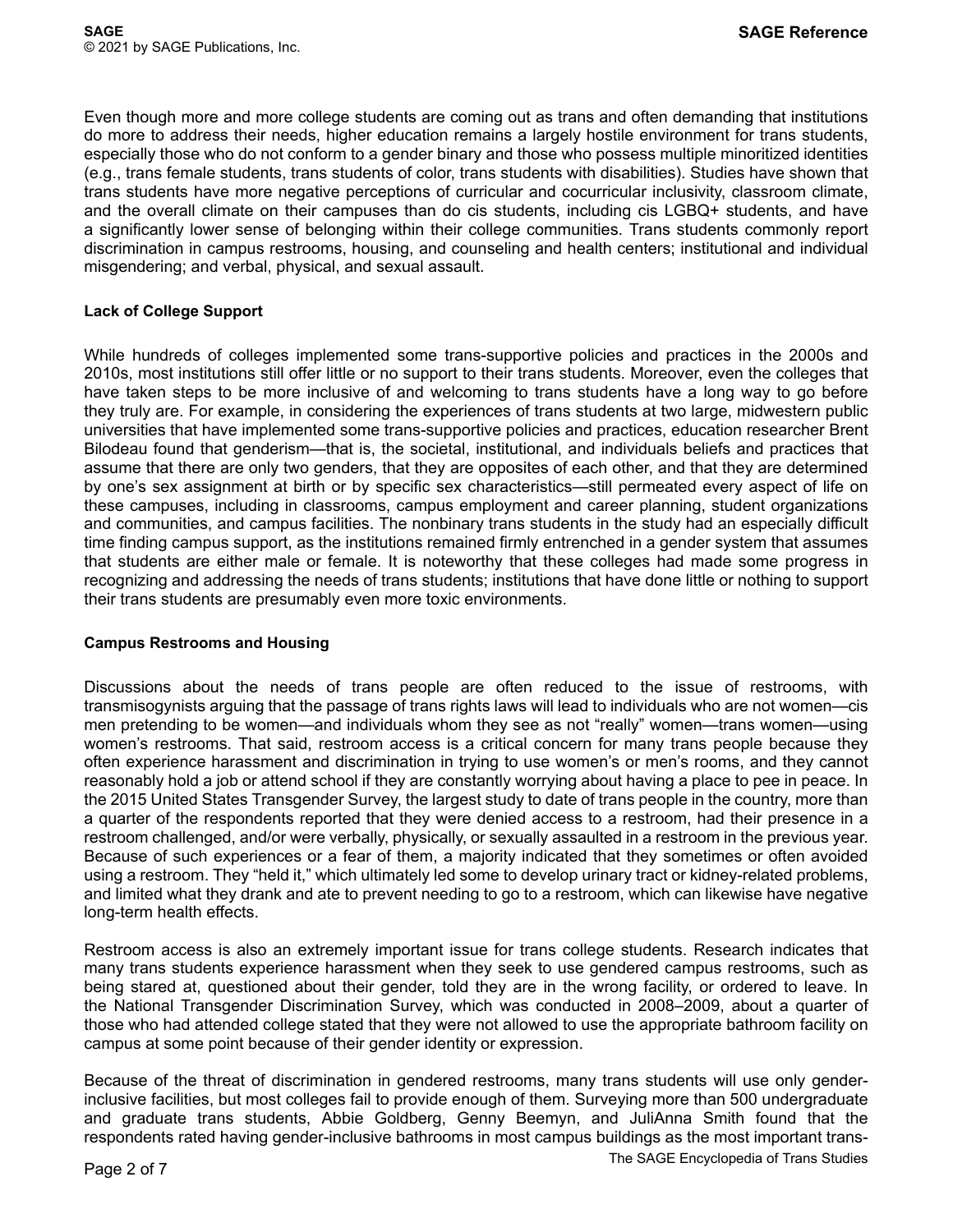inclusive practice among a list of 17 different trans-supportive policies and practices. But only 45% of the participants indicated that their college had taken this step. In a study by Beemyn, which involved more than a hundred nonbinary trans students, a majority of the interviewees stated that what most made them feel unsupported by their colleges was a lack of gender-inclusive restrooms. Many of the students were able to indicate the exact location of all of the gender-inclusive facilities on their campus, because these were the only restrooms that they felt safe and comfortable using, and their college had so few of them. Moreover, the gender-inclusive restrooms that did exist were not always well marked and in convenient locations. Some of the students reported that they made sure to go to the bathroom before they left for classes and planned their day so that they could get back home in time to avoid needing to use gendered facilities, which caused them tremendous stress and personal discomfort.

As with restrooms, having a safe place to live is a basic need for trans students that is often not met by colleges. Many trans students report being assigned housing and roommates based on their assigned sex, rather than their gender identity; not having access to a gender-inclusive or a single-room housing option; having to use the "wrong" gendered bathroom in a residence hall; and being harassed by other residents without much recourse. For example, in the study by Goldberg and colleagues, less than half of the participants stated that their college enabled trans students to be housed in keeping with their gender identity/ expression, and in the National Transgender Discrimination Survey, about one fifth of the respondents who sought to live on campus said that they were denied gender-appropriate housing.

By failing to provide gender-inclusive restrooms and housing options, institutions not only discriminate against trans students and expose them to potential harassment but also may be negatively affecting their mental and physical well-being in the long term. Using data from the National Transgender Discrimination Survey, social work researcher Kristie Seelman discovered that individuals who had been denied access to a campus restroom because of being trans were 1.45 times more likely to have attempted suicide at some point in their lives than those who were not denied access. Those who had been denied access to gender-appropriate campus housing because of being trans were 1.64 times more likely to have attempted suicide. The survey did not ask when the participants had attempted suicide, so access discrimination cannot be said to have caused suicidality, but these findings should still give college administrators pause. Institutions that do not have written trans-supportive policies and practices and that do not actively ensure that these measures are followed risk causing irreparable harm to their trans students.

#### **Mental and Physical Health Care**

Along with higher rates of suicidal ideation and attempted suicide, trans students are more likely than their cis counterparts to experience negative mental and physical health outcomes because of the effects of discrimination, including anxiety, depression, posttraumatic stress disorder, anorexia, bulimia, phobias, and substance abuse/addiction. As a result, many trans students need and seek out mental health supports. For example, in a national study of incoming college students, nearly three fourths of the trans students indicated that they would likely pursue counseling at their institution, compared with less than half of the overall sample. At the same time, trans students who are medically transitioning often want or are required to have therapy before they are able to obtain a prescription for hormones or undergo gender-affirming surgeries. Having access to hormones is especially important for trans students who do not have families that support their transitions, as they had to wait until they were legally adults to begin the process.

But while trans students in general are more in need of counseling than are their cis peers, they commonly struggle to find campus therapists who are knowledgeable about and sensitive to their experiences. Trans students report that they are often placed in the uncomfortable position of having to educate mental health professionals about trans people and being asked inappropriate questions about their bodies. Nonbinary trans students are especially likely to encounter therapists who do not understand their identities; many indicate that mental health professionals expect them to want to medically transition, dismiss them or take them less seriously because they do not fit into a gender binary, and fail to respect their use of nonbinary pronouns, which means that they are regularly misgendered.

Similarly, trans students who seek services from campus health centers also often report a lack of competent care. In addition to commonly having to educate their providers and being misgendered and deadnamed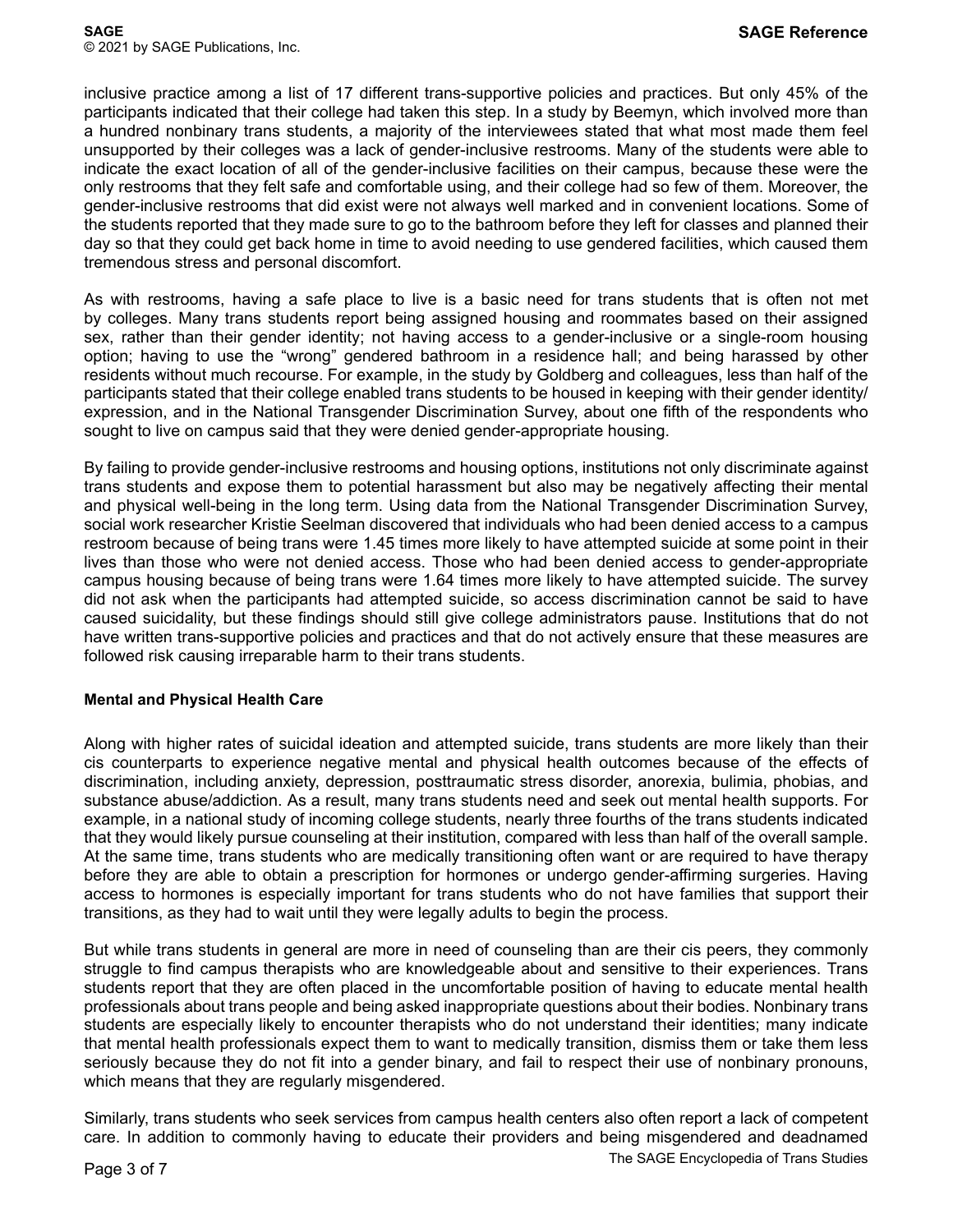(i.e., being referred to by their name assigned at birth, rather than their chosen name), they are frequently unable to receive transition-related health care and are sometimes denied health care altogether. Although an increasing number of colleges, including the school systems of the University of California, the University of Texas, the University of Minnesota, and the University of Michigan, are covering hormones and genderaffirming surgeries under student health insurance, the vast majority of institutions offer no support for transitioning students.

#### **Individual and Institutional Misgendering**

The frequent misgendering of trans students is not limited to campus counseling and health centers. In Beemyn's study of nonbinary trans students, their biggest complaint about their colleges, after the lack of gender-inclusive restrooms, was being misgendered in classes because there was not a way for them to indicate the name and pronouns they go by on course rosters, and faculty members did not ask them to indicate their name and pronouns at the beginning of courses. Education researcher Eleanor Finger similarly found that a mismatch between their chosen name and their legal name on course rosters and other institutional records was one of the most stressful situations encountered by the trans students she surveyed. Students were placed in the awkward position of having to come out as trans to faculty members whom they did not know before their first class to prevent being outed, if the instructor read the roster aloud, and to avoid possibly being referred to by the wrong pronouns. Many trans students are reluctant to approach professors about their name and pronouns, not knowing how their instructors will react, so they endure being misnamed and misgendered in their classes, even though this often makes them feel invisible and marginalized.

Nonbinary trans students are more likely to experience misgendering from both faculty and other students because, operating from a gender binary framework, many cis people automatically refer to them as "she/her" or "he/him." For example, in a study of trans grad students, psychologist Abbie Goldberg found that 44% of the nonbinary respondents stated that they were misgendered often by faculty members, and 45% indicated that they were often misgendered by other students. Among the binary trans graduate students, the figures were 8% and 4%, respectively, with more than half saying that they were never misgendered. Similarly, sociologist Tre Wentling found that, among more than 500 trans students, only 15% of nonbinary students reported that their instructors always used the appropriate pronouns, compared with 63% of binary students. The nonbinary individuals assigned female at birth and the trans men who attend women's colleges are even more likely to experience misgendering by others because of the institutional assumption that all of the students identify as female and go by "she/her."

To limit being misgendered, trans students rate having the ability to change their name on campus records, including ID cards and course rosters, without a legal name change as one of the most important transsupportive campus policies, but a majority of the students in the study by Goldberg and colleagues said that their college did not offer this option. In fact, less than 10% of all colleges do so, and even fewer give students the ability to indicate their pronouns on course rosters. Enabling students to have a chosen name and their pronouns on nonlegal campus records and documents is permissible in all states and is possible in all major student information software systems with little expense. Thus, an institution that wants to be trans supportive has no legitimate reason not to enact such policies so that trans students are not forced to be invisible by being misgendered or to be hypervisible by being outed.

#### **Negative Campus Climates**

#### **Classroom Invalidations**

Of course, indicating a chosen name and pronouns on course rosters, or coming out as trans to a faculty member in the absence of this option, does not ensure that the faculty member or other students in the class will respect how a trans student identifies. Many trans students, especially nonbinary trans students, have described incidents where a faculty member purposely addressed them by their deadname or the wrong pronouns. Even graduate students, who typically have a closer relationship with faculty members than undergraduates, commonly report being misgendered and misnamed. More than a quarter of the grad students surveyed by Goldberg stated that, even though they had asked the professors in their program to Page 4 of 7 The SAGE Encyclopedia of Trans Studies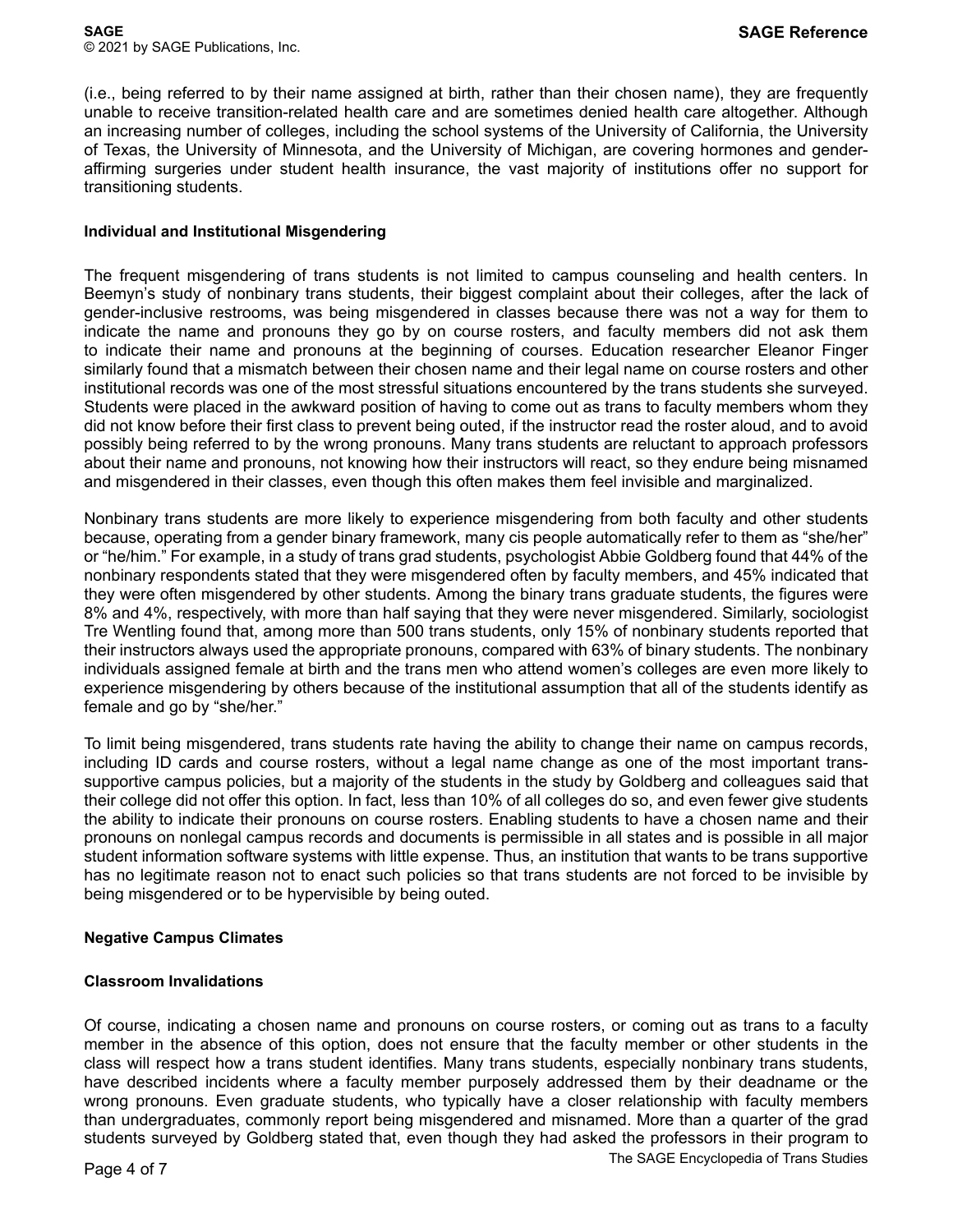use the appropriate pronouns and name, the faculty members continued to misgender and misname them, as well as used cisnormative language in their classes, such as referring to the students as "ladies and gentlemen."

The frequent invalidation of their gender identities by professors contributes to gender-nonconforming students perceiving the classroom climate as more negative than gender-conforming students. All five of the trans students interviewed by education researcher Jonathan Pryor, for example, described feeling disrespected and marginalized in their classes by both faculty and other students. According to participants, their professors had little understanding of how to be supportive of trans students, and some reinforced a hostile, cisgenderist classroom environment by refusing to use the names and pronouns requested by students and by making anti-trans remarks. Participants also shared how some cis students similarly did not respect the gender identities of their trans classmates and made harassing comments. It is noteworthy that the trans students in Pryor's study experienced this negative classroom climate despite having taken steps to minimize mistreatment, such as by seeking to take large classes, where they would not be called on and potentially misgendered by professors, and by avoiding online courses, which often require the use of a student's legal name, and courses in STEM fields, which they believed had instructors and students who were more antagonistic toward trans people. The extent to which cisnormativity pervades academia is evident in that some trans students reported being misgendered in the presumably most supportive classroom context—small classes in Women's and Gender Studies.

#### **Harassment**

Outside of the classroom, trans students also encounter a chilly if not hostile campus climate. Among the respondents to the U.S. Transgender Survey who had attended college or vocational school and who indicated that people at their institution thought or knew they were trans, nearly one quarter stated that they were verbally, physically, or sexually harassed while they were students. The participants who identified as American Indian, Black, and Middle Eastern were even more likely to report having experienced campus harassment. In the 2010 State of Higher Education for LGBT People, the respondents were asked whether they had observed someone being intimidated or bullied because of their gender identity; answering in the affirmative were 38% of the gender-nonconforming participants, a third of the transmasculine participants, and more than a fifth of the transfeminine participants. More than three fourths of each group had also observed derogatory remarks being made about someone's gender identity.

Other research, which used data from more than 100 colleges, similarly found that trans students rated the climate on their campuses as more hostile, compared with their cis LGB and cis heterosexual peers. The trans-identified students indicated encountering more frequent harassment and discrimination, including from faculty and staff members, and had a lower sense of belonging within their campus communities. Because of harassment and discrimination, less than two thirds of trans students in another national study reported a sense of belonging on their campus, compared with 82% of cis students and about three fourths of LGBQ+ students.

#### **Physical and Sexual Violence**

In addition to frequently experiencing verbal harassment, trans students report extremely high rates of physical, sexual, and intimate partner violence. The largest study to date of sexual assault and misconduct on college campuses that explicitly included trans students was conducted in 2019 for the Association of American Universities (AAU) and involved 33 institutions and nearly 182,000 students, more than 3,000 (1.7%) of whom identified as a trans woman, trans man, nonbinary or genderqueer, questioning their gender identity, or a gender not listed (abbreviated as TGQN by the researchers). The study found that the TGQN undergraduate and graduate students reported the highest rates of experiencing harassing behavior, intimate partner violence, and stalking since starting college. For example, 65% of the TGQN undergrads and 53% of the TGQN grad students indicated that they had experienced sexual harassment, compared with 59% and 37% of the cis female undergrads and grad students, respectively. The TGQN undergrads had a similar rate of experiencing nonconsensual sexual contact by force or inability to consent as their cis female counterparts (23% vs. 26%), whereas the rate was significantly higher for the TGQN grad students (15% vs. 10%). A 2015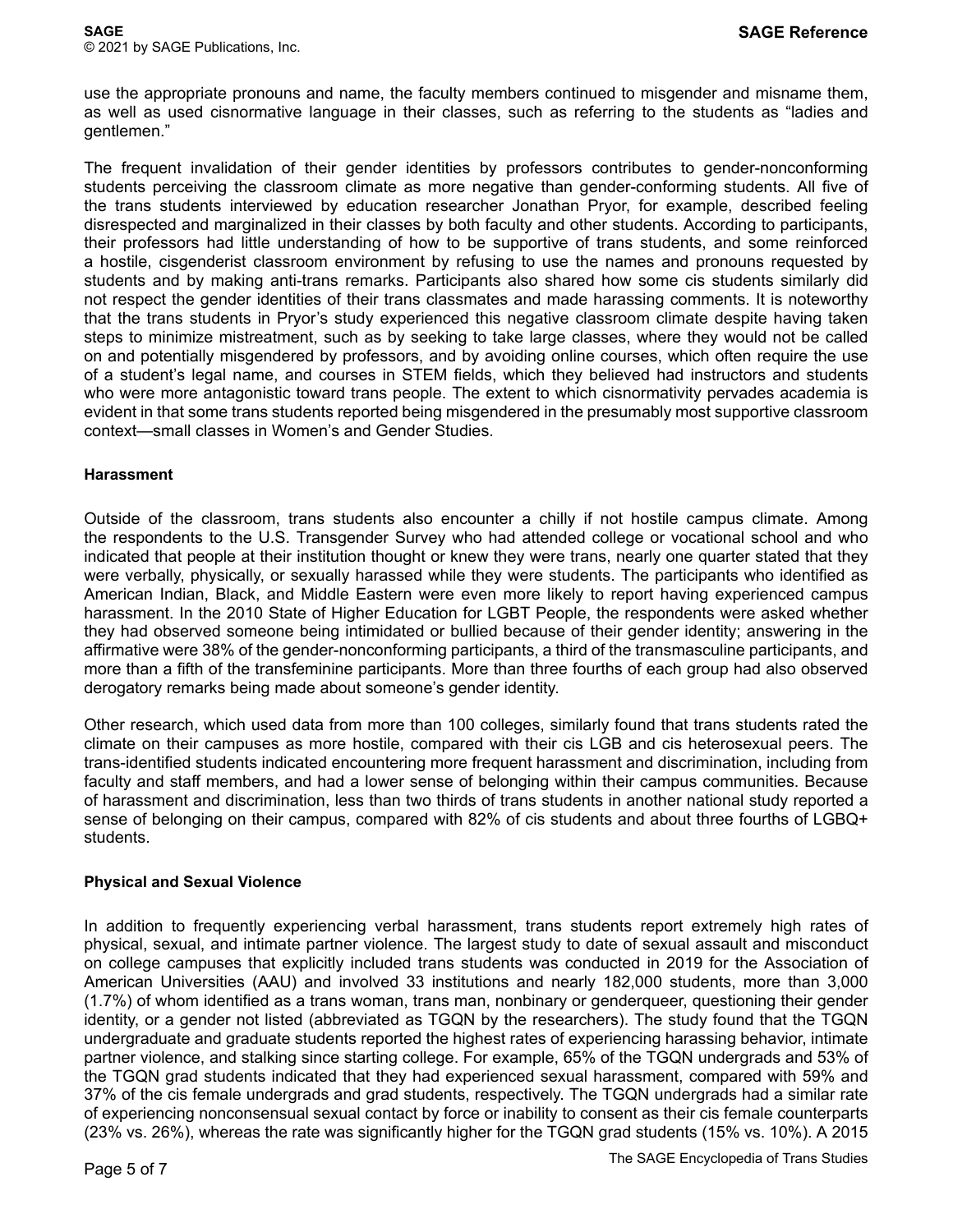AAU study, which included slightly more than 150,000 participants, likewise found that trans students are more likely than their cis peers to experience sexual violence on campuses.

But even with such high rates of abuse, many of the TGQN respondents in both AAU studies thought that reporting incidents of sexual harassment and assault would further victimize them, seemingly because they did not have faith in the system on their campus to support and protect the rights of trans people. The TGQN students were less likely than the cis female and male students to believe that a report of sexual harassment or assault would be taken seriously, that a fair investigation would be undertaken, and that college officials would protect the victimized student's safety and address the factors that may have led to the attack. In addition, the TGQN students were more likely to state that the alleged perpetrator(s) or others would retaliate against the victimized student in response to a report of sexual harassment or assault. Given that many colleges have few if any trans-inclusive policies and are seen by trans students as doing little to address the negative campus climates they experience, it is not surprising that the students would not trust their institution to support them even when they have been sexually victimized.

#### **Improvements Over Time**

Among the U.S. Transgender Survey participants who wrote about their time in college, those who described having a positive college experience overall were mostly the younger respondents, especially members of Gen Z (i.e., individuals 18–24 years old at the time of the survey). The Gen Zers were the most likely age group to state that they felt safe and could be out on campus and to indicate that they received support from faculty, staff, administrators, and peers. The generally more positive experiences of trans students in the 2010s seemingly resulted from the efforts of a growing number of colleges to create more inclusive and supportive environments for their trans community members. But all colleges can do much more to improve their negative campus climates, challenge gender binary structures, and foster trans inclusion.

Genny Beemyn

See also [Campus Residence Halls](http://sk.sagepub.com/reference/the-sage-encyclopedia-of-trans-studies/i1569.xml); [Classroom Experiences, Higher Education;](http://sk.sagepub.com/reference/the-sage-encyclopedia-of-trans-studies/i1801.xml) [College Graduate Students](http://sk.sagepub.com/reference/the-sage-encyclopedia-of-trans-studies/i1816.xml); [College Undergraduate Students;](http://sk.sagepub.com/reference/the-sage-encyclopedia-of-trans-studies/i1831.xml) [United States Transgender Survey](http://sk.sagepub.com/reference/the-sage-encyclopedia-of-trans-studies/i7395.xml); [Women's Colleges](http://sk.sagepub.com/reference/the-sage-encyclopedia-of-trans-studies/i7502.xml)

#### **Further Readings**

Beemyn, G. (2020). Trans policy clearinghouse. Campus Pride. Retrieved from [http://www.campuspride.org/](http://www.campuspride.org/tpc) [tpc](http://www.campuspride.org/tpc) 

Beemyn, G. (2019). Get over the binary: The experiences of nonbinary trans college students. In G. Beemyn (Ed.), Trans people in higher education (pp. 159–183). Albany, NY: SUNY Press.

Cantor, D., Fisher, B., Chibnall, S., Harps, S., Townsend, R., Thomas, G., Lee, H.,...Madden, K. (2020). Report on the AAU Campus Climate Survey on Sexual Assault and Misconduct. Association of American Universities. Retrieved from [https://www.aau.edu/sites/default/files/AAU-Files/Key-Issues/Campus-Safety/](https://www.aau.edu/sites/default/files/AAU-Files/Key-Issues/Campus-Safety/Revised%20Aggregate%20report%20%20and%20appendices%201-7_(01-16-2020_FINAL).pdf) Revised%20Aggregate%20report%20%20and%20appendices%201-7\_(01-16-2020\_FINAL).pdf

Goldberg, A. E. (2019). Higher educational experiences of transgender binary and nonbinary graduate students. In G. Beemyn (Ed.), Trans people in higher education (pp. 135–157). Albany, NY: SUNY Press.

Goldberg, A. E., Beemyn, G., & Smith, J. Z. (2019). What is needed, what is valued: Trans students' perspectives on trans-inclusive policies and practices in higher education. Journal of Educational and Psychological Consultation, 29(1), 27–67. <https://doi.org/10.1080/10474412.2018.1480376>

Grant, J. M., Mottet, L. A., Tanis, J., Harrison, J., Herman, J. L., & Keisling, M. (2011). Injustice at every turn: A report of the National Transgender Discrimination Survey. Washington, DC: National Center for Transgender Equality and the National Gay and Lesbian Task Force. Retrieved from [https://www.transequality.org/sites/](https://www.transequality.org/sites/default/files/docs/resources/NTDS_Report.pdf) [default/files/docs/resources/NTDS\\_Report.pdf](https://www.transequality.org/sites/default/files/docs/resources/NTDS_Report.pdf)